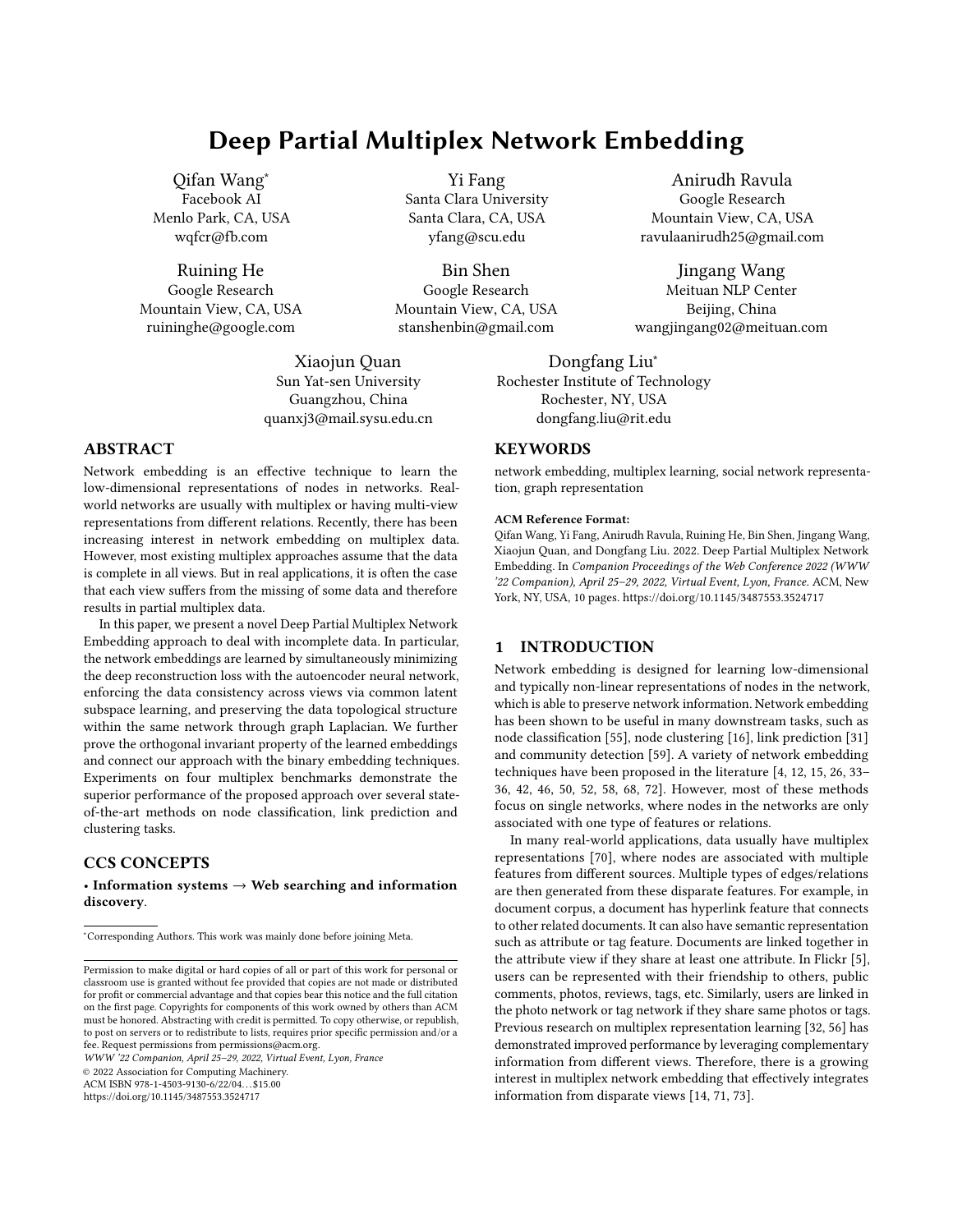Although existing multiplex network embedding methods generate promising results in dealing with multiplex data, most of them assume that all nodes in the network have full information in all views. However, in real-world tasks, it is often the case that a view suffers from some missing information, which results in partial data [\[29,](#page-8-19) [51,](#page-8-20) [54\]](#page-8-21). For instance, in document corpus, many documents may not contain any hyperlink or tag information. In Flickr, a user might have few or even no friend connections, reviews or tags, resulting in an isolated node in the corresponding relationship network. Moreover, it is also common that users don't share some of their information, such as photos and comments, for privacy consideration. Therefore, it is a practical and important research problem to design effective network embedding methods on partial multiplex data.

There are several ways to apply existing multiplex network embedding methods to partial data. One can either remove the data that suffer from missing information, or preprocess the partial data by first filling in the missing data. The first strategy is clearly not suitable since the purpose is to map all nodes to their corresponding embedding vectors, and our experiments show that the second strategy does not achieve good performance either. In this paper, we propose a novel Deep Partial Multiplex Network Embedding (DPMNE) approach to deal with such incomplete data. More specifically, a deep autoencoder network is introduced to learn the deep representations of node features. A unified learning framework is developed to learn the network embedding, which simultaneously minimizes the reconstruction error from the deep autoencoder, enforces the data consistency across different views via common latent subspace learning, and preserves data proximity within the same network through graph Laplacian. A coordinate descent algorithm is applied as the optimization procedure. We then further connect our approach to binary embedding methods [\[48\]](#page-8-22) based on the orthogonal invariant property of our formulation. Experiments on four multiplex datasets demonstrate the advantages of the proposed approach over several state-of-the-art single and multiplex network embedding methods.

# 2 RELATED WORK

# 2.1 Single Network Embedding

Single network embedding methods [\[8,](#page-8-23) [11,](#page-8-24) [13,](#page-8-25) [18,](#page-8-26) [60,](#page-8-27) [74\]](#page-9-6) learn an information preserving embedding of a single-view network for node classification, node clustering and many other related tasks. A spectral based method [\[3\]](#page-8-28) has been proposed, which uses the top-k eigenvectors to represent the network nodes. DeepWalk [\[36\]](#page-8-9) introduces the idea of Skip-gram to learn node representations from random-walk sequences. LINE [\[44\]](#page-8-29) tries to use the embedding to approximate the first-order and second-order proximities of the network. On top of DeepWalk, Node2Vec [\[21\]](#page-8-30) adds two parameters to control the random walk process and make it biased random walk. SDNE [\[47\]](#page-8-31) uses deep neural networks to preserve the neighbors structure proximity in network embedding. Recently, graph neural network (GNN) based methods [\[1,](#page-8-32) [23,](#page-8-33) [66\]](#page-9-7) have been proposed, which generate embedding by sampling and aggregating features from a node local neighborhood in the network. GraphSAGE [\[23\]](#page-8-33) is a general inductive framework that leverages node feature information to efficiently generate node embeddings for previously

<span id="page-1-0"></span>

| methods                  | Deep         | Partial      | Multiplex    | <b>Network</b> |
|--------------------------|--------------|--------------|--------------|----------------|
| DeepWalk [36]            | $\mathbf x$  | x            | x            |                |
| Node2Vec <sup>[21]</sup> | $\mathbf{x}$ | x            | x            |                |
| <b>LINE</b> [44]         | $\mathbf{x}$ | x            | $\mathbf{x}$ |                |
| GraphSAGE [23]           |              | $\mathbf{x}$ | $\mathbf{x}$ |                |
| <b>SDNE</b> [47]         |              | x            | x            |                |
| <b>DANE</b> [16]         |              | x            |              |                |
| <b>MVE</b> [38]          | $\mathbf x$  | x            |              |                |
| <b>MNE</b> [70]          | x            |              |              |                |

| Table 1: Summary of existing network embedding and          |
|-------------------------------------------------------------|
| partial data representation approaches. Deep: learning deep |
| representations. Partial: handling partial data. Multiplex: |
| incorporating multiplex data. Network: modeling network     |
| information.                                                |

PVC [\[29\]](#page-8-19)  $x \times y$   $\sqrt{x}$  x IMVC [\[32\]](#page-8-16)  $x \times y$   $\sqrt{x}$ 

unseen data. DEGNN [\[28\]](#page-8-37) presents a distance encoding GNN that learns a generator to approximate the node connectivity distribution and a discriminator to differentiate fake nodes and the nodes sampled from the true data distribution. For a comprehensive review on GNN models, please refer to [\[61\]](#page-9-8).

# 2.2 Multiplex Network Embedding

> > DPMNE

CFANE [\[35\]](#page-8-35)  $\vert \checkmark \vert$  x MAGCN  $[10]$   $\sqrt{2}$  x HWNN  $[42]$   $\sqrt{2}$  x

Various approaches have been proposed to learn network embedding on multiplex data [\[6,](#page-8-38) [7,](#page-8-39) [9,](#page-8-40) [30,](#page-8-41) [37,](#page-8-42) [53,](#page-8-43) [62,](#page-9-9) [65,](#page-9-10) [67\]](#page-9-11). Such methods effectively integrate information from individual views while exploiting complementary information supplied by different views. MVE [\[38\]](#page-8-34) is one of the pioneer work in this category. This work combines the information from multiple sources using a weighted voting scheme. MVN2Vec [\[41\]](#page-8-44) further studies how varied extent of preservation and collaboration can impact the multiplex embedding learning. DANE [\[16\]](#page-8-1), DONE [\[2\]](#page-8-45) and ProGAN [\[17\]](#page-8-46) treat the attribute/tag information associated with the nodes as additional feature and learn embedding with deep neural networks. More recently, MNE [\[70\]](#page-9-3) uses a latent space to integrate the information across multiple views. MAGCN [\[10\]](#page-8-36) proposes a multi-view attribute graph convolution networks model for the clustering task. A quick survey on multiplex network representation is provided in [\[67\]](#page-9-11). These multiplex network embedding methods [\[24,](#page-8-47) [57,](#page-8-48) [64\]](#page-9-12) achieve promising results. However, the partial data scenarios are not considered.

# 2.3 Partial Data Learning

It is also worth mentioning that there are few single network embedding approaches that deal with incomplete data [\[59,](#page-8-3) [69\]](#page-9-13). Obviously, these methods are not suitable in multiplex network setting. There are also some multi-view approaches [\[22,](#page-8-49) [29,](#page-8-19) [32,](#page-8-16) [39,](#page-8-50) [63\]](#page-9-14) proposed to deal with incomplete data in clustering task. For example, PVC [\[29\]](#page-8-19) develops a two-view clustering method that learns a unique representation between views to handle incomplete data in each view. Most recently, IMVC [\[32\]](#page-8-16) uses multiple kernel k-means with incomplete kernels to jointly conduct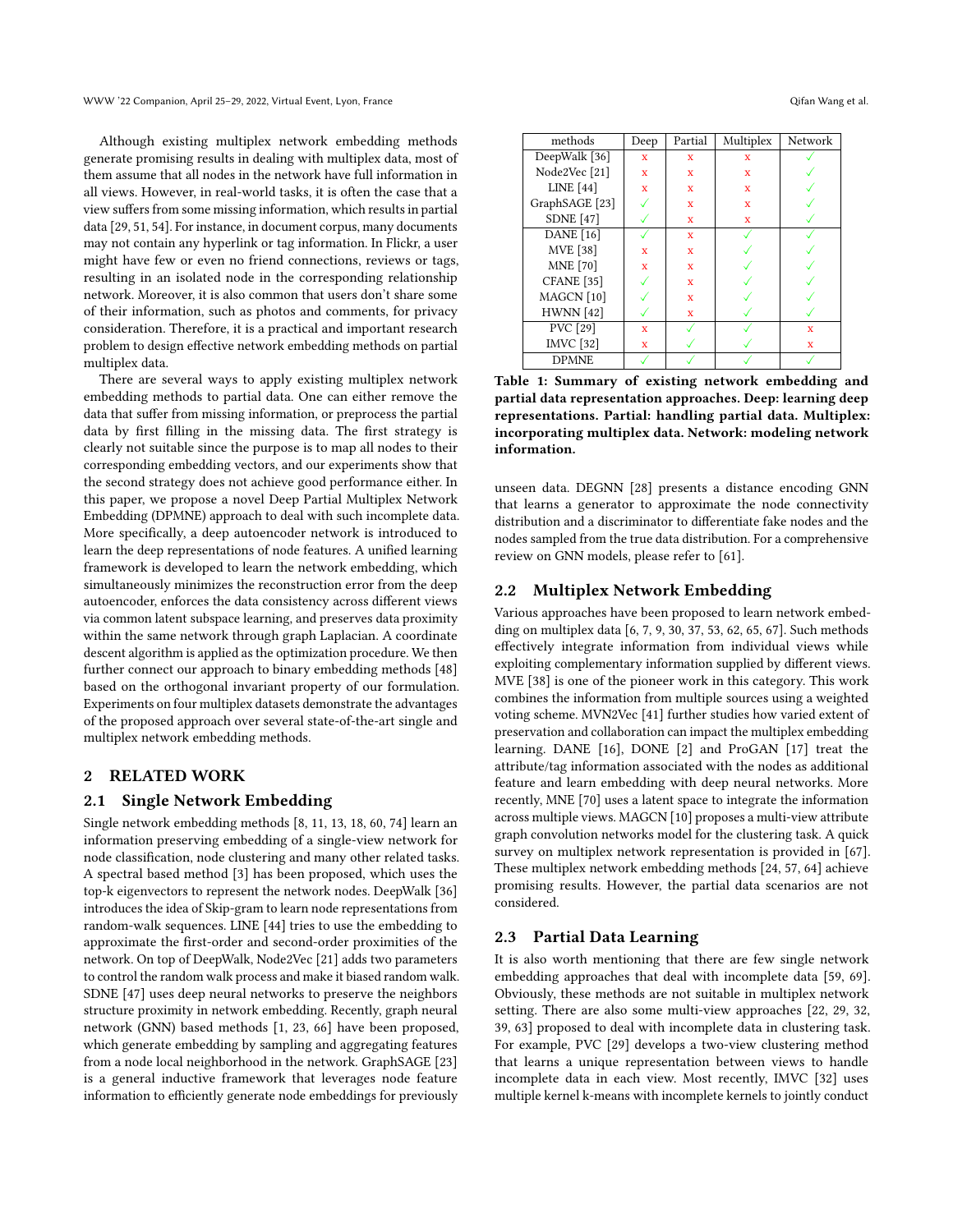<span id="page-2-0"></span>

Figure 1: The architecture of our proposed DPMNE. There are three views in the multiplex network example, with missing data from each individual views, i.e.,  $x_4$  is missing from view 1,  $x_5$  is missing from view 2,  $x_1$  and  $x_4$  are missing from view 3. The three key components of DPMNE are: 1) Deep reconstruction loss from all views. 2) Data consistency among views via latent common subspace learning. 3) Proximity preservation from each view.

clustering and kernel matrix imputation. Although these methods obtain reasonable performance, they are not directly applicable to network embedding as network information can not be modeled by these methods. Moreover, none of these methods learn the deep representations for the multiplex network. We compare and summarize these approaches in Table [1.](#page-1-0)

# 3 DEEP PARTIAL MULTIPLEX NETWORK EMBEDDING

# 3.1 Problem Definition

Given a multiplex network  $G=(V, E)$ , where  $V = \{v_i \mid i = 1, ..., n\}$ denotes the set of nodes.  $X = \{X^1, X^2, ..., X^t\}$  are the multiplex features associated with the nodes, where  $t$  is the total number of views,  $X^s = \{x_i^s \mid i = 1, 2, ..., n\}$  with  $x_i^s \in \mathbb{R}^{d_s}$  is the feature of the *i-th* node in the *s-th* view.  $\mathbf{E} = {\{\mathbf{E}^s\}}^t$  denotes the edge sets in the multiplex network, where  $\mathbf{E}_{i,j}^s = 1$  indicates that  $v_i$  and  $v_j$ are linked in the  $s$ -th view. In the partial data setting, a partial data  $\bar{\pmb{X}}$  ={ $\bar{\pmb{X}}^1$ ,  $\bar{\pmb{X}}^2$ ,...,  $\bar{\pmb{X}}^t$ } instead of  $\pmb{X}$  is given, where some of the node features are missing from each individual views, e.g.,  $x_4^1$  is missing from View 1 and  $x_5^2$  is missing from View 2 in Figure [1.](#page-2-0) The purpose of DPMNE is to learn a low-dimensional embedding representation  $Y = \{y_1, y_2, \ldots, y_n\} \in \mathbb{R}^{n \times d}$  of G, where  $d \ll d_s$  is the latent embedding dimension.

The overall model architecture is shown in Figure [1.](#page-2-0) The objective function of DPMNE is composed of three components: (1) Deep reconstruction loss within each views, where we learn a deep representation of the node feature using autoencoder model. (2) Data consistency among views, where latent common subspace learning is utilized to ensure that the node embeddings generated from different views are consistent. (3) Proximity preservation within view, where graph Laplacian is applied to enforce that linked nodes within each network should have close embeddings.

# 3.2 Deep Representation

To capture the sparsity and highly non-linear structure in the feature space, we adopt a deep autoencoder to map the input data to the representation space. Autoencoder is a powerful unsupervised deep model for feature learning. It has been widely used for various machine learning applications [\[27,](#page-8-51) [47\]](#page-8-31). The basic autoencoder contains three layers, they are the input layer, the hidden layer, and the output layer, which are defined as follows:

$$
h = \sigma(\mathbf{W}^{(en)}x + b^{(en)}), \quad \tilde{x} = \sigma(\mathbf{W}^{(de)}h + b^{(de)})
$$
 (1)

where h is the deep representation from the encoder,  $\tilde{x}$  is the reconstructed feature from the decoder.  $\boldsymbol{H} = \{ \boldsymbol{W}^{(en)}, b^{(en)}, \boldsymbol{W}^{(de)}, b^{(de)} \}$ are autoencoder parameters.  $\sigma(.)$  denotes the non-linear activation function. In our implementation, we employ  $K$  layers in the encoder:

$$
h_1 = \sigma(\mathbf{W}_1^{(en)} x + b_1^{(en)})
$$
  
\n
$$
h_k = \sigma(\mathbf{W}_k^{(en)} h_{k-1} + b_k^{(en)})
$$
\n(2)

Similarly, there will be  $K$  layers in the decoder. The goal of the autoencoder is to minimize the reconstruction loss of the reconstructed features  $\tilde{x}$  and the input features  $x$ , in each individual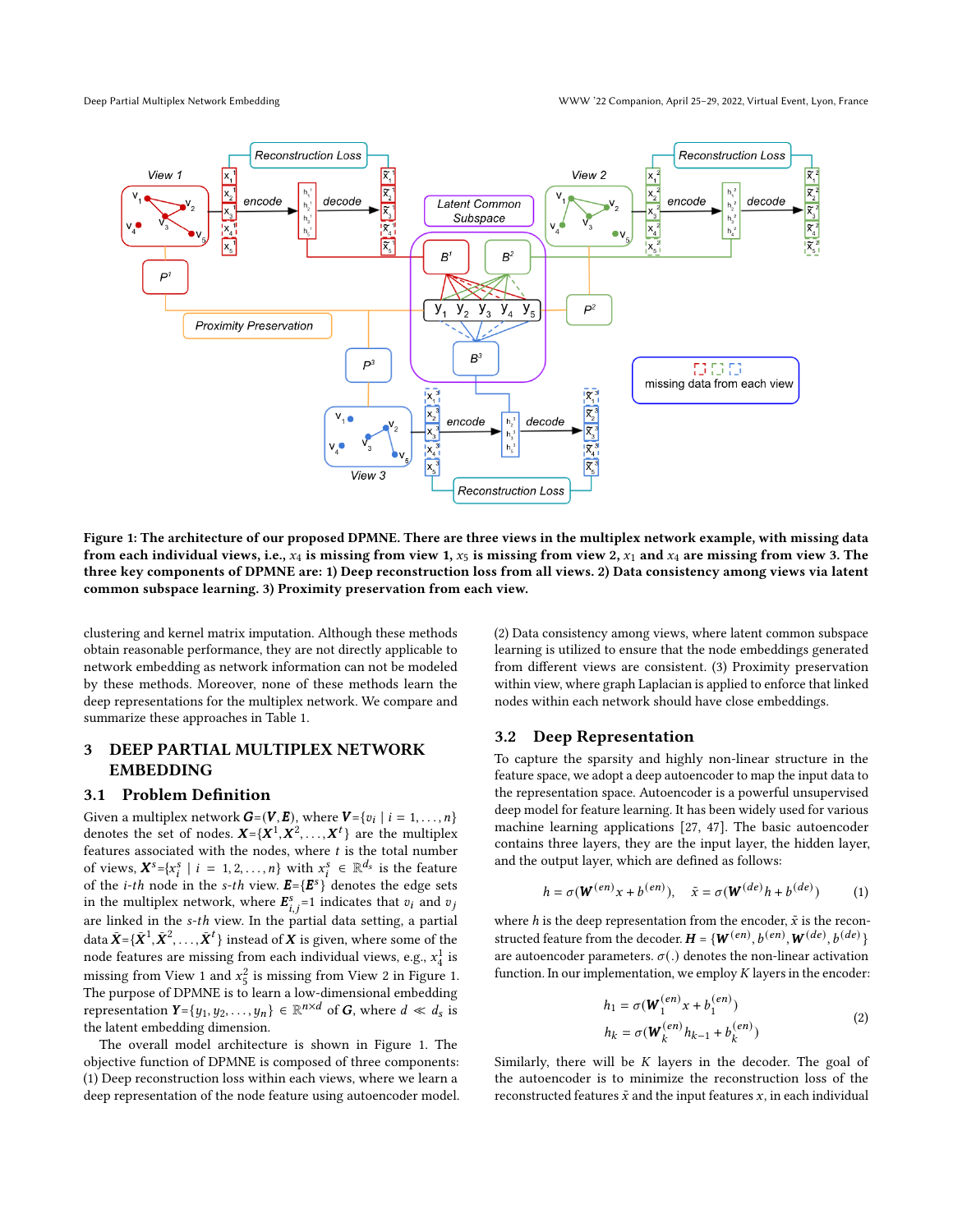WWW '22 Companion, April 25–29, 2022, Virtual Event, Lyon, France Qifan Wang et al.

views (note that there is one autoencoder per view):

<span id="page-3-2"></span>
$$
\min_{\boldsymbol{H}} \sum_{s=1}^{t} \|\boldsymbol{X}^{s} - \tilde{\boldsymbol{X}}^{s}\|_{F}^{2}
$$
 (3)

Although minimizing the reconstruction loss does not explicitly preserve the similarity between samples, as shown in [\[40\]](#page-8-52), the reconstruction criterion can effectively capture the data manifolds and thus preserve the similarity between data examples.

#### 3.3 Data Consistency among Views

In the partial multiplex network setting, the nodes are represented by heterogeneous features of different dimensions, which makes it difficult for learning their embeddings. By investigating the problem from view perspective, in each individual view, the nodes are sharing the same feature space, and different views are coupled/bridged by the shared common nodes. If we can learn a common latent subspace across views, where embeddings belonging to the same node among different views are consistent, while at the same time for each view, the representations for linked nodes are close in the latent subspace. Then the embeddings can be directly learned from this subspace, and we do not need to fill in or complete the partial data. Following the above idea, the deep latent subspace learning can be formulated as:

$$
\min_{\mathbf{Y},\mathbf{B},\mathbf{H}} \sum_{s=1}^{t} \|\mathbf{I}^s(\mathbf{H}^s - \mathbf{Y}\mathbf{B}^s)\|_F^2 + \lambda R(\mathbf{Y}, \mathbf{B}, \mathbf{H})
$$
(4)

<span id="page-3-3"></span>where  $I^s \in \mathbb{R}^{n \times n}$  is a diagonal matrix with element  $I^s_{ii} = 0$  or 1 indicating whether  $x_i^s$  is missing or not.  $\bm{H}^s \in \mathbb{R}^{n \times d_s^h}$  are the deep representations of the data in s-th view as described in Section 3.2. Note that the *i*-*th* row of  $\boldsymbol{H}^s$  will be 0 if  $x_i^s$  is missing.  $\boldsymbol{B}^s \in \mathbb{R}^{d \times d_s^h}$ is the basis matrix for s-th view's latent space. The same latent space dimension  $d$  is shared across views.  $\boldsymbol{Y} \in \mathbb{R}^{n \times d}$  is the common representation/embedding of nodes in the latent space.  $R(\cdot) = ||\cdot||_F^2$ is the regularization term and  $\lambda$  is the trade-off parameter.

In the above formulation, the individual basis matrix  $\boldsymbol{B}^s$ , which are learned from all available instances from all views, are connected by the common latent representation  $Y$ . Moreover, no interpolation is needed for the missing data beforehand. In fact, the deep representation of the missing data can even be reconstructed with the learned basis and the common latent embedding, i.e.,  $h_i^s = y_i B^s$ . By solving the above problem, the deep representation  $H$ , the latent space basis  $\bm{B}$  and the homogeneous feature representation  $\bm{Y}$  are simultaneously learned to minimize the latent representation error.

#### 3.4 Proximity Preservation within Views

One of the key problems in network embedding algorithms is proximity preserving, which indicates that linked nodes should be mapped to similar embedding within a close distance. Therefore, besides the data consistency across different views, we also preserve the data proximity within each individual network. In other words, we want the learned embedding  $Y$  to preserve the proximity structure in each network. In this work, we use the  $L_2$  distance to measure the proximity between  $y_i$  and  $y_j$  as  $||y_i - y_j||^2$  as in most network embedding work. Then one natural way to preserve the proximity in each network is to minimize the weighted average

distance as follows:

<span id="page-3-1"></span>
$$
\sum_{s=1}^{t} \sum_{i,j} P_{ij}^{s} ||y_i - y_j||^2 = \sum_{i,j} P_{ij} ||y_i - y_j||^2
$$
 (5)

here  ${\bm P}_{ij} = \sum_{s=1}^t {\bm P}_{ij}^s$  and  ${\bm P}^s$  is the proximity matrix in s-th view, which can be obtained from the edges in s-th network  $\bm{E}^s$ . A simple way to define  $P^s$  is to directly use the first-order proximity, i.e.,  $P^s = E^s$ . However, the first-order proximity is usually very sparse and insufficient to fully model the relationships between nodes in most cases, especially under the partial data setting. In order to characterize the connections between nodes better, we adopt high-order proximity [\[16,](#page-8-1) [31\]](#page-8-2) and define  $\bm{P}^s$  as:

$$
\bm{P}^{s} = w_{1}\bm{E}^{s} + w_{2}(\bm{E}^{s})^{2} + \cdots + w_{l}(\bm{E}^{s})^{l}
$$
 (6)

where  $l$  is the order, and  $w_1, \ldots, w_l$  $w_1, \ldots, w_l$  $w_1, \ldots, w_l$  are the weights for each term<sup>1</sup>. Matrix  $(E^s)^l$  denotes the *l*-order proximity matrix. To meet the proximity preservation criterion, we seek to minimize the quantity in Eqn[.5](#page-3-1) in the network since it incurs a heavy penalty if two connected nodes have very different embedding representations. By introducing a diagonal matrix  $D$ , whose entries are given by  $\vec{D}_{ii} = \sum_{j=1}^{n} P_{ij}$ . Eqn[.5](#page-3-1) can be rewritten as:

$$
tr\left(\mathbf{Y}^T(\mathbf{D} - \mathbf{P})\mathbf{Y}\right) = tr\left(\mathbf{Y}^T L \mathbf{Y}\right) \tag{7}
$$

<span id="page-3-4"></span>where **L** is called graph *Laplacian* [\[3\]](#page-8-28) and  $tr(\cdot)$  is the matrix trace function. By minimizing the above objective in all networks, the proximity between different nodes can be preserved in the learned embedding.

## 3.5 Overall Objective and Optimization

The entire objective function consists of three components: the deep reconstruction loss in Eqn[.3,](#page-3-2) the data consistency among views in Eqn[.4](#page-3-3) and proximity preservation within views given in Eqn[.7](#page-3-4) as follows:

<span id="page-3-5"></span>
$$
\min_{\mathbf{Y}, \mathbf{B}, \mathbf{H}} O = \sum_{s=1}^{t} \|\mathbf{X}^{s} - \tilde{\mathbf{X}}^{s}\|_{F}^{2} + \alpha \sum_{s=1}^{t} \|\mathbf{I}^{s}(\mathbf{H}^{s} - \mathbf{Y}\mathbf{B}^{s})\|_{F}^{2}
$$
\n
$$
+ \beta \operatorname{tr}\left(\mathbf{Y}^{T}\mathbf{L}\mathbf{Y}\right) + \lambda R(\mathbf{Y}, \mathbf{B}, \mathbf{H})
$$
\n(8)

where  $\alpha$ ,  $\beta$  and  $\lambda$  are trade-off parameters to balance the weights among the terms. Directly minimizing the objective function in Eqn[.8](#page-3-5) is intractable since it is a non-convex optimization problem with  $Y$ ,  $B$  and  $H$  coupled together. We propose to use coordinate descent scheme by iteratively solving the optimization problem with respect to  $Y$ ,  $B$  and  $H$  as follows:

(1) Update Y by fixing B and H. Given the basis matrix  $B^s$ and encoders  $H^s$  for all views, we seek to solve the following subproblem:

$$
\min_{\mathbf{Y}} O(\mathbf{Y}) = \alpha \sum_{s=1}^{t} \|\mathbf{I}^{s} (\mathbf{H}^{s} - \mathbf{Y} \mathbf{B}^{s})\|_{F}^{2}
$$
  
+  $\beta \text{ tr } (\mathbf{Y}^{T} \mathbf{L} \mathbf{Y}) + \lambda R(\mathbf{Y}) + const$  (9)

<span id="page-3-6"></span><span id="page-3-0"></span><sup>&</sup>lt;sup>1</sup>In our implementation, we set *l* to 5,  $w_1$  to 1 and  $w_i = 0.5w_{i-1}$ .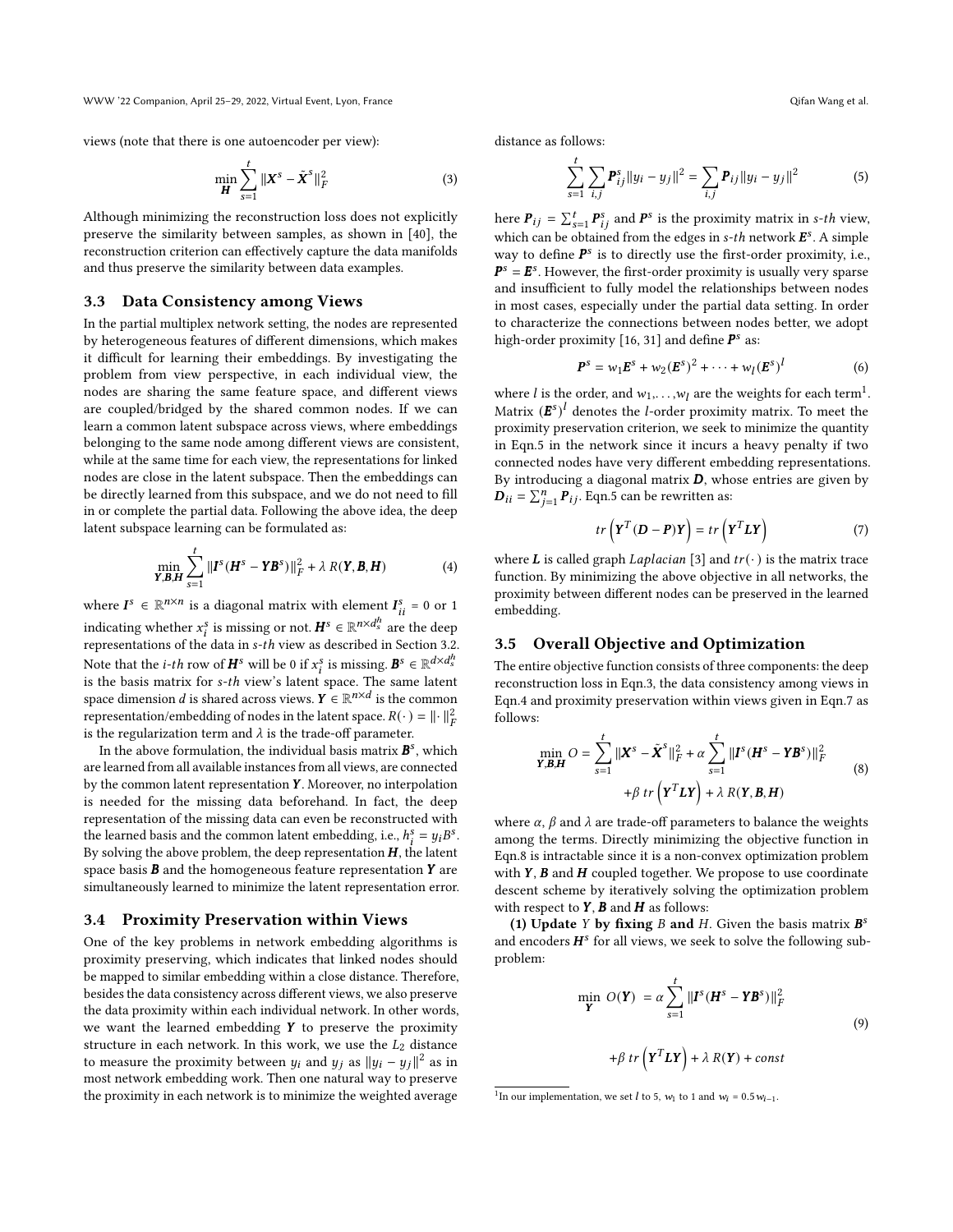where const is the constant value independent with the parameter that to be optimized with. Although Eqn[.9](#page-3-6) is still non-convex, it is smooth and differentiable which enables gradient descent methods for efficient optimization with the calculated gradient:

$$
\partial \frac{O(Y)}{Y} = 2I^s (YB^s - H^s)(B^s)^T + 2\beta LY + 4\lambda Y (Y^T Y - I_d)
$$
 (10)

(2) Update  $B^s$  by fixing Y and H. It is equivalent to solve the following least square problems:

$$
\min_{\mathbf{B}^s} O(\mathbf{B}^s) = \alpha ||\mathbf{I}^s (\mathbf{H}^s - \mathbf{Y} \mathbf{B}^s)||_F^2 + \lambda ||\mathbf{B}^s||_F^2 \tag{11}
$$

which has a closed form solution and can be simply derived.

(3) Update  $H^s$  by fixing Y and B. It is a standard autoencoder with an additional regression loss:

$$
\min_{\mathbf{H}^s} O(\mathbf{H}^s) = \|\mathbf{X}^s - \tilde{\mathbf{X}}^s\|_F^2 + \alpha \|\mathbf{I}^s (\mathbf{H}^s - \mathbf{Y} \mathbf{B}^s)\|_F^2 + \lambda R(\mathbf{H}^s) \quad (12)
$$

which can be solved with gradient back-propagation. We then alternate the process of updating  $Y$ ,  $B$  and  $H$  for several iterations to find a locally optimal solution.

# 3.6 Binary Embedding

This section connects our work to the quantization-based binary embedding techniques [\[20,](#page-8-53) [48,](#page-8-22) [49\]](#page-8-54), which learn compact binary representations of the data examples for efficient similarity search tasks. Quantization-based binary embedding methods directly binarize the low-dimensional representation to achieve the binary codes. In this work, we can easily obtain the binary codes  $C$  for the nodes in the network by binarizing the learned embedding  $Y$ . However, the quantization error can be further reduced based on the orthogonal invariant property, by minimizing the quantization error between the binary codes and the orthogonal rotation of the embeddings (since  $YQ$  is also an optimal embedding):

$$
\min_{\mathbf{C},\mathbf{Q}} \|\mathbf{C} - \mathbf{Y}\mathbf{Q}\|_F^2
$$
  
s.t. 
$$
\mathbf{C} \in \{-1, 1\}^{n \times d}, \quad \mathbf{Q}^T \mathbf{Q} = \mathbf{I}_d
$$
 (13)

<span id="page-4-3"></span>The above quantization problem is well studied in the literature [\[20\]](#page-8-53).

# 3.7 Theoretical Analysis

This section provides some complexity analysis on the training cost of the learning algorithm. The optimization algorithm of DPMNE consists of three steps in each iteration to update  $Y$ ,  $B$  and  $H$ . The time complexities for solving Y and B are bounded by  $O(tn d_s +$  $t nd^2 + n^2 d$ ) and  $O(t nd^2 + t nd d_s)$  respectively. In practice, L is usually a sparse matrix, and the cost can be reduced from  $O(n^2d)$  to  $O(dd)$ with sparse matrix multiplication, where  $l$  is the number of nonzero elements in  $L$ . The cost of updating  $H$  depends on the number of hidden layers and units in the autoencoder network, which is roughly  $O(t n m d<sub>s</sub>)$ . Here *m* is the number of unique units in the network. Thus, the total time complexity of the learning algorithm is bounded by  $O(tndd_s + ld + tnd^2 + tnmd_s)$ .

# 4 EXPERIMENTS

# 4.1 Experimental Setting

4.1.1 Datasets. The proposed approach is evaluated on four benchmarks: Cora, DBLP, Flickr and Last.fm.

<span id="page-4-2"></span>

| Dataset     | #nodes | #total edges | #views | #labels | avg. PDR |
|-------------|--------|--------------|--------|---------|----------|
| Cora        | 2.708  | 12.887       |        |         | 0.02     |
| <b>DBLP</b> | 69.110 | 1,884,236    |        |         | 0.39     |
| Flickr      | 6,163  | 378,547      |        | 10      | 0.46     |
| Last.fm     | 10,197 | 1,325,367    | 12     | 11      | 0.52     |

Table 2: A summary of the statistics on all datasets.

- $\bullet$  Cora<sup>[2](#page-4-0)</sup> is a widely used document corpus from paper citation networks. It contains 2,708 scientific publications classified into one of 7 classes. Citation links and attributes are used as the multiplex, where the features are represented by a 0/1-valued vector indicating the absence/presence of the corresponding link and attribute respectively. The citation network consists of 5,429 edges. For the attribute network, there is an edge between two papers if they share at least one attribute, resulting in 7,458 edges.
- $\bullet$  DBLP<sup>[3](#page-4-1)</sup> is an author network from the DBLP dataset [\[45\]](#page-8-55). It contains 69,110 nodes. Three views are identified including the co-authorship, author-citation and text views. For coauthorship and author-citation views, 0/1-valued feature vectors are used indicating co-authorship and citation between two authors, resulting in 430,117 and 763,029 edges in the corresponding views. For the text view, TF-IDF features are extracted from author's title and abstract. The network is construct based on the text similarity, i.e., there is a link between two authors if their text similarity is high, resulting in 691,090 edges. We select eight diverse research fields as labels including "machine learning", "computational linguistics", "programming language", "data mining", "database", "system technology", "hardware" and "theory". For each field, several representative conferences are selected, and only papers published in these conferences are kept to construct the three views.
- Flickr [\[5\]](#page-8-15) data were collected from the Flickr photo sharing service. It consists of 6,163 users with 10 unique labels. There are 5 views associated with this data: Comment, Favorite, Photo, Tag and User. Here, the views correspond to different aspects of Flickr and edges denote shared interests between users. For example, in the comment view, there is a link between 2 users if they have both commented on the same set of 5 or more photos. All features are 0/1-valued vectors. The resulting five views are: CommentView (2,358 nodes, 13,789 links), FavoriteView (2,724 nodes, 30,757 links), PhotoView (4,061 nodes, 91,329 links), TagView (1,341 nodes, 154,620 links), and UserView (6,163 nodes, 88,052 links).
- Last.fm [\[5\]](#page-8-15) dataset was collected from the music network, with the nodes representing the users and the edges corresponding to different relationships between Last.fm users and other entities. In each view, two users are connected by an edge if they share similar interests, yielding 12 views: ArtistView (2,118 nodes, 149,495 links), EventView (7,240 nodes, 177,000 links), NeighborView (5,320 nodes, 8,387 links), ShoutView (7,488 nodes, 14,486 links), ReleaseView (4,132 nodes, 129,167 links), TagView (1,024 nodes, 118,770 links), TopAlbumView (4,122 nodes,

<span id="page-4-0"></span><sup>2</sup><https://linqs-data.soe.ucsc.edu/public/lbc/cora.tgz>

<span id="page-4-1"></span><sup>3</sup><https://www.aminer.org/aminernetwork>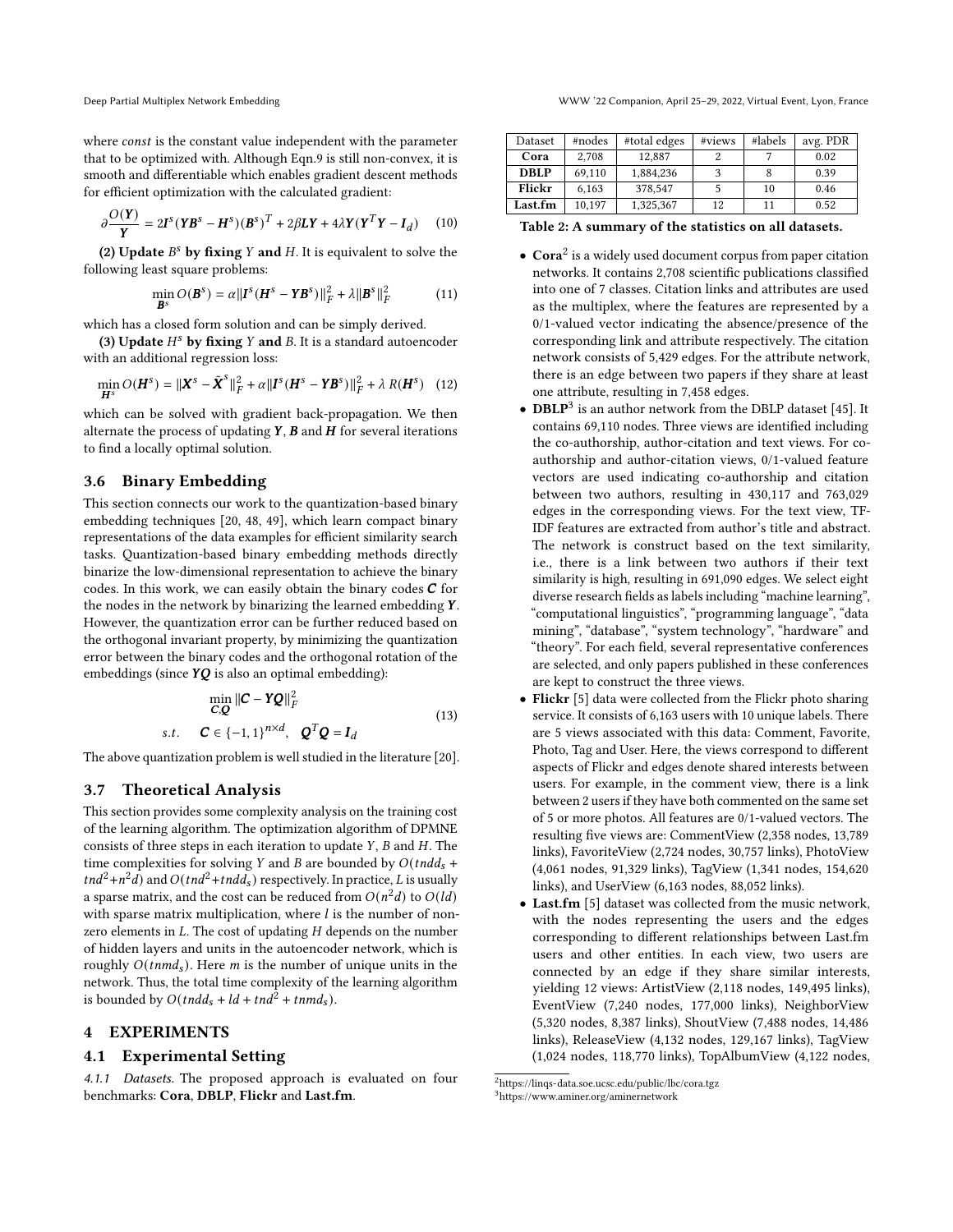WWW '22 Companion, April 25–29, 2022, Virtual Event, Lyon, France Qifan Wang et al. Qifan Wang et al.

<span id="page-5-2"></span>

|              |                   | Cora              | DBLP              |                   | Flickr            |                   | Last.fm           |                   |
|--------------|-------------------|-------------------|-------------------|-------------------|-------------------|-------------------|-------------------|-------------------|
| methods      | Micro-F1          | Macro-F1          | Micro-F1          | Macro-F1          | Micro-F1          | Macro-F1          | Micro-F1          | Macro-F1          |
| DeepWalk     | $0.817 \pm 0.022$ | $0.809 \pm 0.019$ | $0.709 \pm 0.014$ | $0.713 \pm 0.010$ | $0.472 \pm 0.015$ | $0.451 \pm 0.013$ | $0.482 \pm 0.011$ | $0.453 \pm 0.014$ |
| GraphSAGE    | $0.826 \pm 0.015$ | $0.814 \pm 0.017$ | $0.718 \pm 0.019$ | $0.720 \pm 0.021$ | $0.479 \pm 0.015$ | $0.462 \pm 0.014$ | $0.503 \pm 0.011$ | $0.465 \pm 0.012$ |
| <b>SDNE</b>  | $0.821 \pm 0.021$ | $0.816 \pm 0.016$ | $0.706 \pm 0.014$ | $0.709 \pm 0.018$ | $0.482 \pm 0.015$ | $0.454 \pm 0.009$ | $0.508 \pm 0.011$ | $0.479 \pm 0.019$ |
| <b>DANE</b>  | $0.841 \pm 0.015$ | $0.832 \pm 0.012$ | $0.727 \pm 0.015$ | $0.721 \pm 0.014$ | $0.485 \pm 0.021$ | $0.467 \pm 0.013$ | $0.503 \pm 0.014$ | $0.481 \pm 0.012$ |
| <b>IMVC</b>  | $0.828 \pm 0.017$ | $0.820 \pm 0.016$ | $0.741 \pm 0.013$ | $0.734 \pm 0.016$ | $0.478 \pm 0.020$ | $0.464 \pm 0.012$ | $0.496 \pm 0.017$ | $0.478 \pm 0.013$ |
| <b>MAGCN</b> | $0.856 \pm 0.022$ | $0.847 \pm 0.021$ | $0.750 \pm 0.025$ | $0.736 \pm 0.019$ | $0.508 \pm 0.018$ | $0.480 \pm 0.015$ | $0.530 \pm 0.011$ | $0.508 \pm 0.012$ |
| <b>HWNN</b>  | $0.851 \pm 0.017$ | $0.843 \pm 0.016$ | $0.752 \pm 0.023$ | $0.741 \pm 0.014$ | $0.502 \pm 0.013$ | $0.474 \pm 0.021$ | $0.532 \pm 0.013$ | $0.511 \pm 0.016$ |
| <b>DPMNE</b> | $0.859 \pm 0.016$ | $0.844 \pm 0.015$ | $0.784 \pm 0.016$ | $0.769 \pm 0.009$ | $0.526 \pm 0.011$ | $0.512 \pm 0.014$ | $0.558 \pm 0.013$ | $0.534 \pm 0.015$ |

Table 3: Node classification results on all datasets. Results are statistically significant with p-value < 0.001.

<span id="page-5-3"></span>

|              | Cora  | <b>DBLP</b> | Flickr | Last.fm |
|--------------|-------|-------------|--------|---------|
| DeepWalk     | 0.676 | 0.573       | 0.429  | 0.435   |
| GraphSAGE    | 0.683 | 0.589       | 0.422  | 0.441   |
| <b>SDNE</b>  | 0.677 | 0.594       | 0.397  | 0.430   |
| <b>DANE</b>  | 0.695 | 0.613       | 0.454  | 0.444   |
| <b>IMVC</b>  | 0.692 | 0.635       | 0.457  | 0.447   |
| <b>MAGCN</b> | 0.707 | 0.628       | 0.480  | 0.461   |
| <b>HWNN</b>  | 0.702 | 0.631       | 0.482  | 0.465   |
| <b>DPMNE</b> | 0.711 | 0.649       | 0.506  | 0.483   |

Table 4: Node clustering accuracy results on all datasets.

128,865 links), TopArtistView (6,436 nodes, 12,4731 links), TopTagView (1,296 nodes, 136,104 links), TopTrackView (6,164 nodes, 87,491 links), TrackView (2,680 nodes, 93,358 links), and UserView (10,197 nodes, 38,743 links).

All these multiplex network are suffering from missing data. For example, the CommentView of Flickr only has 2,358 users (out of 6,163), where comments are missing from a certain amount of users. In the TagView of Last.fm, only 1,024 out of 10,197 users have associated with tags, resulting partial multiplex data. We use Partial Data Ratio (PDR) to represent the fraction of the missing data, e.g., the PDR of the CommentView of Flickr is  $0.62^4$  $0.62^4$ . The statistics of the datasets with average PDR are given in Table [2.](#page-4-2)

4.1.2 Baselines. The proposed approach is compared with seven different state-of-the-art baselines, including three single-view methods, DeepWalk, GraphSAGE and SDNE with four multiview methods, DANE, IMVC, MAGCN and HWNN.

- DeepWalk [\[36\]](#page-8-9) learns node representations from randomwalk on the networks.
- GraphSAGE [\[23\]](#page-8-33) aggregates the neighbor information to generate node embeddings with graph neural network.
- SDNE [\[47\]](#page-8-31) uses deep neural networks to preserve the structure proximity in network embedding.
- DANE [\[16\]](#page-8-1) uses attribute/tag information associated with the nodes as additional feature and learn embedding with deep neural networks.
- IMVC [\[32\]](#page-8-16) is a multi-view clustering method that explicitly handles incomplete data.
- MAGCN [\[10\]](#page-8-36) learns network embeddings with a multi-view graph convolution networks (GCN).

<span id="page-5-0"></span> $^{4}(6,163-2,358)/6,163=0.62$ 

• HWNN [\[42\]](#page-8-10) is a GNN-based representation learning for heterogeneous hypergraphs, which models multiple nonpairwise relations.

4.1.3 Implementation Details. To apply single-view method, we generate a single network from the multiplex network by placing an edge between a pair of nodes if they are linked by an edge in any view. For DeepWalk, we set the window size as 10, the walk length as 80, and the number of walks as 10 which are the optimal parameters tuned in our experiments. The number of units in the hidden layer is set to 200 in the deep neural network for GraphSAGE, SDNE and DANE. For IMVC, the code is public available<sup>[5](#page-5-1)</sup> and we tune the best hyperparameter with 5-fold cross validation.

For our method, the parameters  $\alpha$ ,  $\beta$  and  $\lambda$  are tuned by 5-fold cross validation on the training set. To get a fair comparison with deep models, we adopt the same architecture of the neural network, with 200 units in the hidden layer. We set the maximum number of iterations to 60. The number of embedding dimension is set to 128 for all methods (for DANE, each view has dimension of 64). We repeat each experiment 10 times and report the result based on the average over these runs. 50% of the data with random split is used as training.

## 4.2 Results and Discussion

4.2.1 Evaluation of Different Methods. We first evaluate the performance of different methods. To apply the compared deep neural network methods to the partial data, a simple way is to fill in the missing features with 0. However, this may result in large fitting errors across views for the multi-view methods, since the embedding for the missing instance will be 0. Therefore, to achieve stronger baseline results, we replace the missing feature using the linear combination of its 5-nearest neighbor examples, weighted by the similarities, which appear across views. Then the baseline deep methods can be directly applied on these extended data.

We conduct both node classification and clustering on the learned node embedding. Specifically, for classification, we employ L2 regularized logistic regression as the classifier, with Micro-F1 and Macro-F1 as metrics. For clustering, we employ  $K$ -means as the clustering method and use clustering accuracy as the metric. The classification results with standard deviations on all datasets are reported in Table [3.](#page-5-2) From these comparison results, we can see that DPMNE provides the best results among all compared methods

<span id="page-5-1"></span><sup>5</sup>[https://github.com/xinwangliu/TPAMI\\_EEIMVC](https://github.com/xinwangliu/TPAMI_EEIMVC)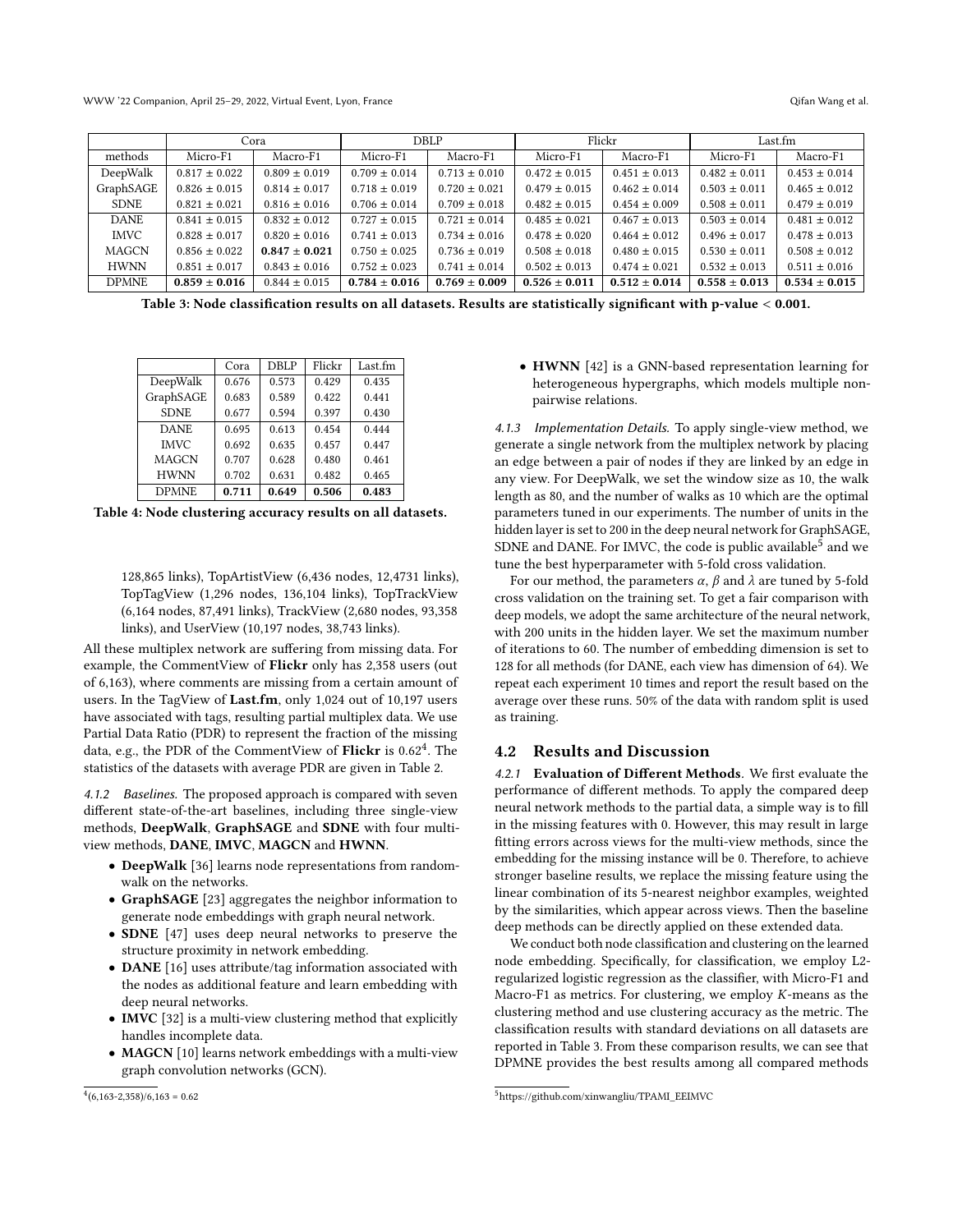<span id="page-6-0"></span>

Figure 2: Performance of node classification under different PDRs on all datasets.

<span id="page-6-1"></span>

| Micro-F1                   | Cora  | DBLP  | Flickr | Last.fm |
|----------------------------|-------|-------|--------|---------|
| w/o deep autoencoder       | 0.835 | 0.747 | 0.479  | 0.524   |
| w/o partial multiplex      | 0.852 | 0.739 | 0.488  | 0.517   |
| w/o proximity preservation | 0.830 | 0.721 | 0.477  | 0.535   |
| <b>DPMNE</b>               | 0.859 | 0.784 | 0.526  | 0.558   |

Table 5: Performance of node classification with different model ablations.

on all datasets. For example, the Micro-F1 of DPMNE increases over 4.3% and 7.8% compared with both HWNN and DANE on DBLP. The reason is that DPMNE can effectively handle the partial data by common latent subspace learning across views and proximity preservation within individual networks, while the compared methods fail to accurately extract a common space from the partial nodes. We observe that DPMNE outperforms IMVC by 8.8%. Although IMVC tries to deal with incomplete data, the network information is not fully explored. We also observe that DPMNE achieves comparable or slightly better results compare with other baselines on Cora, whose PDR is very small, i.e., 0.02 from Table [2.](#page-4-2) This further validates that DPMNE is equally effective on multiplex network without missing data. It can be seen that multi-view methods outperform the single-view methods on all four datasets. The reason is that multi-view methods construct embedding that incorporates complementary information from all views. The clustering result is summarized in Table [4.](#page-5-3) From this table, we can find that our approach achieves much better clustering performance than the others for most cases, which further verifies the effectiveness of DPMNE.

4.2.2 Effect of Partial Data Ratio. To evaluate the effectiveness of the proposed DPMNE under different PDRs, we progressively increase the PDR by randomly removing features from the multiplex network, and compare our method with the other baselines. The node classification results are shown in Figure [2.](#page-6-0) It can be seen from the figure that when the partial data ratio is 0 (on Cora), the data actually becomes the traditional multiplex setting without missing data. As aforementioned, DPMNE is also comparable with other baselines. However, as the PDR increases, our DPMNE approach significantly outperforms other baselines on all datasets. In other words, the performance of DPMNE drops much slower compared to the baseline methods. For example, the Micro-F1 of DPMNE increases over 20% compared with the state-of-the-art GNN-based models, HWNN and MAGCN, on Cora with 0.4 PDR. Our hypothesis is that, although the missing data are recovered from the common nodes across views, the baseline deep methods seem less effective in the view missing case. The missing data may not be accurately recovered when the data are missing blockwise for the partial data setting. In other words, the missing nodes can be dissimilar to all the nodes appear across views.

4.2.3 Ablation Study. We conduct a series of ablation studies of our model. We first analyze the behavior of each component in DPMNE. There are three key components in our DPMNE, the deep autoencoder, the common latent subspace learning and the network proximity preservation. We train three additional models by removing each of these components separately. Specifically, we remove the deep autoencoder by fixing all its parameters to 1, i.e., both encoder and decoder will map the input to itself. For the other two components, we simply remove the loss terms in the objective. The comparison results are shown in Table [5.](#page-6-1) It can be seen that all these components are indispensable in DPMNE. Without the common latent subspace learning part, our model degrades to HWNN or MAGCN which is not able to model the partial multiplex data effectively. On the other hand, we observe that deep autoencoder clearly improve the model quality. The reason is that it captures the sparsity and non-linearity in the original feature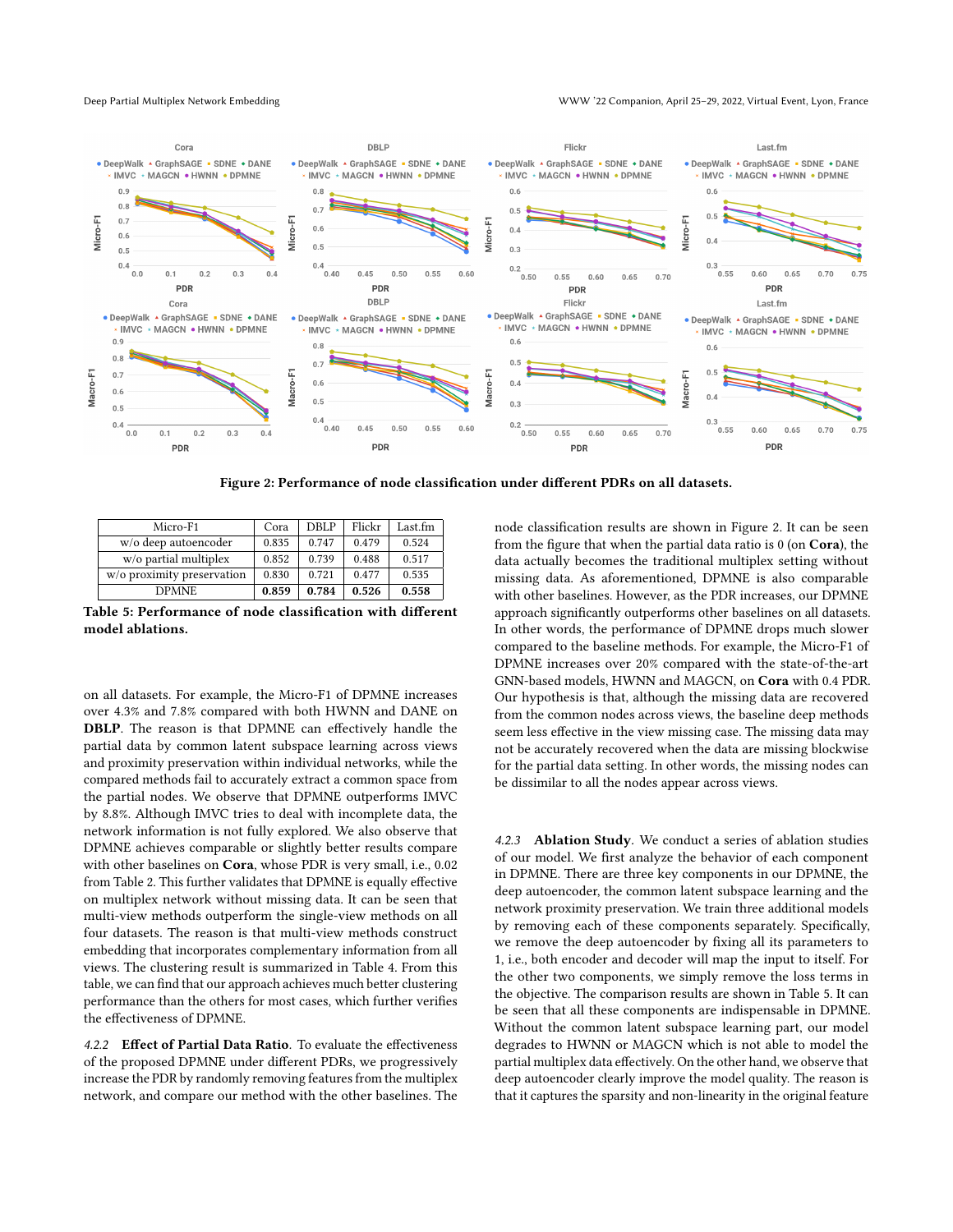WWW '22 Companion, April 25–29, 2022, Virtual Event, Lyon, France Qifan Wang et al. Qifan Wang et al.

<span id="page-7-0"></span>

Figure 3: View importance chart on all datasets.

space. Lastly, it is obvious that network proximity preservation is crucial in learning network embeddings.

To understand which views are important for learning the network embeddings, we conduct another set of experiments on view importance analysis. Specifically, we build and evaluate the model performance by removing one view from the multiplex network at a time. The node classification results are shown in Figure [3.](#page-7-0) It can be seen that co-authorship and author-citation views are more important than the text view in DBLP dataset, which is consistent with our expectation, as text similarity might not truly reflect the relationships among authors. We also observe that the UserView is the most important view in both Flickr and Last.fm datasets. The reason is that the UserView directly reveals the connections among the users. Some other useful views are TagView and FavoriteView.

We evaluate the performance of DPMNE with different embedding dimensions by varying the dimension  $d$  from  $\{16, 32,$ 64, 128, 256, 512}. The node classification results on all datasets are shown in Fig[.4.](#page-7-1) It can be seen from the figure that the values of both Micro-F1 and Macro-F1 of DPMNE consistently increase with the increasing of the embedding dimension, from 16 to 256, on all datasets. Our approach achieves similar results between dimension 256 and 512. This observation indicates that very large embedding size is not needed for node representation, which is consistent with the observation in MEGAN [\[43\]](#page-8-56).

4.2.4 Effect of Binary Embedding. We further evaluate our approach in learning binary embeddings. The binary embeddings can be direct achieved by binarizing the learned embeddings, and this method is referred to bi-DPMNE. To obtain more effective binary embeddings, we further conduct iterative quantization based on the orthogonal invariant property of the learned embeddings from Eqn[.13.](#page-4-3) This method is referred to bi-DPMNE-ITQ. We then compare these two methods with two state-of-the-art multiplex binary embedding methods, CCA-ITQ [\[19,](#page-8-57) [20\]](#page-8-53) and DCMH [\[25\]](#page-8-58). The Micro-F1 results with 128 bits are reported in Table [6.](#page-7-2) It can be seen from the table that bi-DPMNE consistently performs better than

<span id="page-7-1"></span>

Figure 4: Performance of node classification with different numbers of embedding dimension on all datasets.

<span id="page-7-2"></span>

| Micro-F1     | Cora  | DBLP  | Flickr | Last.fm |
|--------------|-------|-------|--------|---------|
| CCA-ITO      | 0.748 | 0.657 | 0.438  | 0.451   |
| <b>DCMH</b>  | 0.762 | 0.683 | 0.449  | 0.474   |
| bi-DPMNE     | 0.788 | 0.709 | 0.463  | 0.482   |
| bi-DPMNE-ITO | 0.803 | 0.727 | 0.472  | 0.495   |

Table 6: Node classification comparison of binary embedding with 128 bits on all datasets.

the two baselines on the incomplete data. On the other hand, the bi-DPMNE-ITQ achieves even better results compared to bi-DPMNE, which is consistent with our expectation as it further minimizes the quantization errors.

## 5 CONCLUSIONS

In this paper, we propose a novel deep network embedding approach to deal with partial multiplex data. We formulate a unified learning framework by simultaneously minimizing the deep reconstruction loss with the autoencoder neural network, ensuring data consistency among different views via common latent subspace learning, and preserving data proximity within the same view through graph Laplacian. Extensive experiments on four benchmarks have demonstrated the effectiveness of the proposed approach. In future, we plan to adopt distributed optimization to speed up the learning process. We also plan to further extend the subspace partial view learning to nonlinear cases.

# ACKNOWLEDGMENTS

Xiaojun Quan's contributions were funded in part by the National Natural Science Foundation of China (No. 62176270).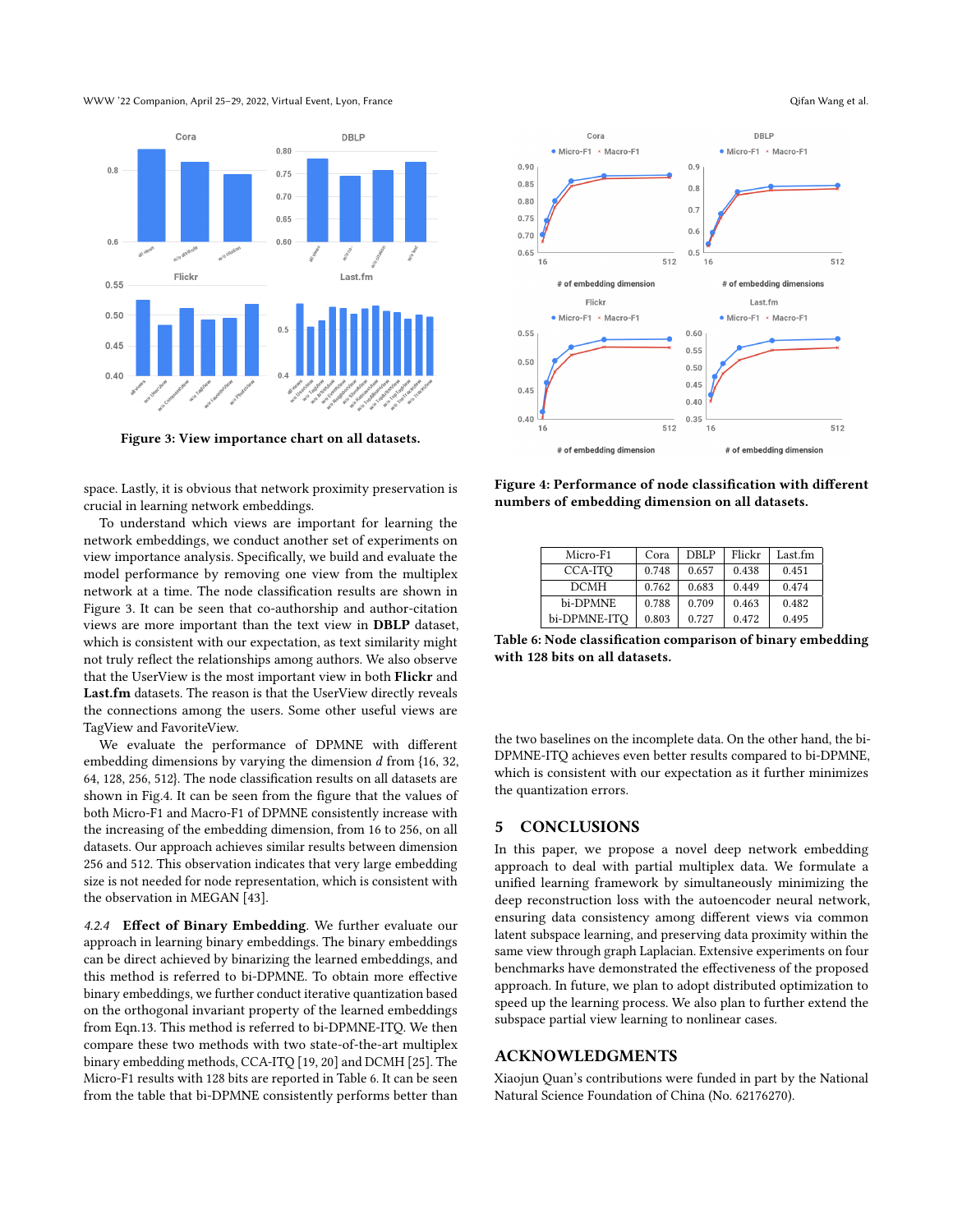Deep Partial Multiplex Network Embedding WWW '22 Companion, April 25–29, 2022, Virtual Event, Lyon, France

# **REFERENCES**

- <span id="page-8-32"></span>[1] Mohammadreza Armandpour, Patrick Ding, Jianhua Huang, and Xia Hu. 2019. Robust Negative Sampling for Network Embedding. In AAAI. 3191–3198.
- <span id="page-8-45"></span>[2] Sambaran Bandyopadhyay, Lokesh N, Saley Vishal Vivek, and M. Narasimha Murty. 2020. Outlier Resistant Unsupervised Deep Architectures for Attributed Network Embedding. In WSDM. 25–33.
- <span id="page-8-28"></span>[3] Mikhail Belkin and Partha Niyogi. 2001. Laplacian Eigenmaps and Spectral Techniques for Embedding and Clustering. In NIPS. 585–591.
- <span id="page-8-4"></span>[4] Ayan Kumar Bhowmick, Koushik Meneni, Maximilien Danisch, Jean-Loup Guillaume, and Bivas Mitra. 2020. LouvainNE: Hierarchical Louvain Method for High Quality and Scalable Network Embedding. In WSDM. 43–51.
- <span id="page-8-15"></span>[5] Ngot Bui, Thanh Le, and Vasant G. Honavar. 2016. Labeling actors in multi-view social networks by integrating information from within and across multiple views. In BigData. 616–625.
- <span id="page-8-38"></span>[6] Yukuo Cen, Xu Zou, Jianwei Zhang, Hongxia Yang, Jingren Zhou, and Jie Tang. 2019. Representation Learning for Attributed Multiplex Heterogeneous Network. In SIGKDD. 1358–1368.
- <span id="page-8-39"></span>[7] Shiyu Chang, Wei Han, Jiliang Tang, Guo-Jun Qi, Charu C. Aggarwal, and Thomas S. Huang. 2015. Heterogeneous Network Embedding via Deep Architectures. In SIGKDD. 119–128.
- <span id="page-8-23"></span>[8] Weijian Chen, Fuli Feng, Qifan Wang, Xiangnan He, Chonggang Song, Guohui Ling, and Yongdong Zhang. 2021. CatGCN: Graph Convolutional Networks with Categorical Node Features. IEEE Transactions on Knowledge and Data Engineering (2021).
- <span id="page-8-40"></span>[9] Xia Chen, Guoxian Yu, Jun Wang, Carlotta Domeniconi, Zhao Li, and Xiangliang Zhang. 2019. ActiveHNE: Active Heterogeneous Network Embedding. In IJCAI. 2123–2129.
- <span id="page-8-36"></span>[10] Jiafeng Cheng, Qianqian Wang, Zhiqiang Tao, De-Yan Xie, and Quanxue Gao. 2020. Multi-View Attribute Graph Convolution Networks for Clustering. In IJCAI. 2973–2979.
- <span id="page-8-24"></span>[11] Calin Cruceru, Gary Bécigneul, and Octavian-Eugen Ganea. 2021. Computationally Tractable Riemannian Manifolds for Graph Embeddings. In AAAI.
- <span id="page-8-5"></span>[12] Lun Du, Zhicong Lu, Yun Wang, Guojie Song, Yiming Wang, and Wei Chen. 2018. Galaxy Network Embedding: A Hierarchical Community Structure Preserving Approach. In *IICAI*. 2079-2085.
- <span id="page-8-25"></span>[13] Fuli Feng, Weiran Huang, Xiangnan He, Xin Xin, Qifan Wang, and Tat-Seng Chua. 2021. Should graph convolution trust neighbors? a simple causal inference method. In Proceedings of the 44th International ACM SIGIR Conference on Research and Development in Information Retrieval. 1208–1218.
- <span id="page-8-18"></span>[14] Ming-Han Feng, Chin-Chi Hsu, Cheng-Te Li, Mi-Yen Yeh, and Shou-De Lin. 2019. MARINE: Multi-relational Network Embeddings with Relational Proximity and Node Attributes. In WWW. 470–479.
- <span id="page-8-6"></span>[15] Xinyu Fu, Jiani Zhang, Ziqiao Meng, and Irwin King. 2020. MAGNN: Metapath Aggregated Graph Neural Network for Heterogeneous Graph Embedding. In WWW. 2331–2341.
- <span id="page-8-1"></span>[16] Hongchang Gao and Heng Huang. 2018. Deep Attributed Network Embedding. In IJCAI. 3364–3370.
- <span id="page-8-46"></span>[17] Hongchang Gao, Jian Pei, and Heng Huang. 2019. ProGAN: Network Embedding via Proximity Generative Adversarial Network. In SIGKDD. 1308–1316.
- <span id="page-8-26"></span>[18] Lin Gong, Lu Lin, Weihao Song, and Hongning Wang. 2020. JNET: Learning User Representations via Joint Network Embedding and Topic Embedding. In WSDM. 205–213.
- <span id="page-8-57"></span>[19] Yunchao Gong, Qifa Ke, Michael Isard, and Svetlana Lazebnik. 2014. A Multi-View Embedding Space for Modeling Internet Images, Tags, and Their Semantics. Int. J. Comput. Vis. 106, 2 (2014), 210–233.
- <span id="page-8-53"></span>[20] Yunchao Gong, Svetlana Lazebnik, Albert Gordo, and Florent Perronnin. 2013. Iterative Quantization: A Procrustean Approach to Learning Binary Codes for Large-Scale Image Retrieval. TPAMI 35, 12 (2013), 2916–2929.
- <span id="page-8-30"></span>[21] Aditya Grover and Jure Leskovec. 2016. node2vec: Scalable Feature Learning for Networks. In SIGKDD. 855–864.
- <span id="page-8-49"></span>[22] Jun Guo and Jiahui Ye. 2019. Anchors Bring Ease: An Embarrassingly Simple Approach to Partial Multi-View Clustering. In AAAI. 118–125.
- <span id="page-8-33"></span>[23] William L. Hamilton, Zhitao Ying, and Jure Leskovec. 2017. Inductive Representation Learning on Large Graphs. In NIPS. 1024–1034.
- <span id="page-8-47"></span>[24] Ziniu Hu, Yuxiao Dong, Kuansan Wang, and Yizhou Sun. 2020. Heterogeneous Graph Transformer. In WWW. 2704–2710.
- <span id="page-8-58"></span>[25] Qing-Yuan Jiang and Wu-Jun Li. 2017. Deep Cross-Modal Hashing. In CVPR. 3270–3278.
- <span id="page-8-7"></span>[26] Song Jiang, Bernard Koch, and Yizhou Sun. 2021. HINTS: Citation Time Series Prediction for New Publications via Dynamic Heterogeneous Information Network Embedding. In WWW. 3158–3167.
- <span id="page-8-51"></span>[27] Wenhao Jiang, Hongchang Gao, Fu-Lai Chung, and Heng Huang. 2016. The l2, 1-Norm Stacked Robust Autoencoders for Domain Adaptation. In AAAI. 1723– 1729.
- <span id="page-8-37"></span>[28] Pan Li, Yanbang Wang, Hongwei Wang, and Jure Leskovec. 2020. Distance Encoding: Design Provably More Powerful Neural Networks for Graph Representation Learning. In NeurIPS. 4465–4478.
- <span id="page-8-19"></span>[29] Shao-Yuan Li, Yuan Jiang, and Zhi-Hua Zhou. 2014. Partial Multi-View Clustering. In AAAI. 1968–1974.
- <span id="page-8-41"></span>[30] Xiaohe Li, Lijie Wen, Chen Qian, and Jianmin Wang. 2020. GAHNE: Graph-Aggregated Heterogeneous Network Embedding. CoRR abs/2012.12517 (2020).
- <span id="page-8-2"></span>[31] Yu Li, Ying Wang, Tingting Zhang, Jiawei Zhang, and Yi Chang. 2019. Learning Network Embedding with Community Structural Information. In IJCAI. 2937-2943.
- <span id="page-8-16"></span>[32] Xinwang Liu, Miaomiao Li, Chang Tang, Jingyuan Xia, Jian Xiong, Li Liu, Marius Kloft, and En Zhu. 2020. Efficient and Effective Regularized Incomplete Multiview Clustering. In TPAMI.
- <span id="page-8-8"></span>[33] Zhijun Liu, Chao Huang, Yanwei Yu, and Junyu Dong. 2021. Motif-Preserving Dynamic Attributed Network Embedding. In WWW. 1629–1638.
- [34] Zaiqiao Meng, Shangsong Liang, Hongyan Bao, and Xiangliang Zhang. 2019. Co-Embedding Attributed Networks. In WSDM. 393–401.
- <span id="page-8-35"></span>[35] Guosheng Pan, Yuan Yao, Hanghang Tong, Feng Xu, and Jian Lu. 2021. Unsupervised Attributed Network Embedding via Cross Fusion. In WSDM. 797– 805.
- <span id="page-8-9"></span>[36] Bryan Perozzi, Rami Al-Rfou, and Steven Skiena. 2014. DeepWalk: online learning of social representations. In SIGKDD. 701–710.
- <span id="page-8-42"></span>[37] Léo Pio-Lopez, Alberto Valdeolivas, Laurent Tichit, Elisabeth Remy, and Anaïs Baudot. 2020. MultiVERSE: a multiplex and multiplex-heterogeneous network embedding approach. CoRR abs/2008.10085 (2020).
- <span id="page-8-34"></span>[38] Meng Qu, Jian Tang, Jingbo Shang, Xiang Ren, Ming Zhang, and Jiawei Han. 2017. An Attention-based Collaboration Framework for Multi-View Network Representation Learning. In CIKM. 1767–1776.
- <span id="page-8-50"></span>[39] Nishant Rai, Sumit Negi, Santanu Chaudhury, and Om Deshmukh. 2016. Partial Multi-View Clustering using Graph Regularized NMF. In ICPR. 2192–2197.
- <span id="page-8-52"></span>[40] Ruslan Salakhutdinov and Geoffrey E. Hinton. 2009. Semantic hashing. Int. 7. Approx. Reason. 50, 7 (2009), 969–978.
- <span id="page-8-44"></span>[41] Yu Shi, Fangqiu Han, Xinran He, Carl Yang, Jie Luo, and Jiawei Han. 2018. mvn2vec: Preservation and Collaboration in Multi-View Network Embedding. CoRR abs/1801.06597 (2018).
- <span id="page-8-10"></span>[42] Xiangguo Sun, Hongzhi Yin, Bo Liu, Hongxu Chen, Jiuxin Cao, Yingxia Shao, and Nguyen Quoc Viet Hung. 2021. Heterogeneous Hypergraph Embedding for Graph Classification. In WSDM. 725–733.
- <span id="page-8-56"></span>[43] Yiwei Sun, Suhang Wang, Tsung-Yu Hsieh, Xianfeng Tang, and Vasant G. Honavar. 2019. MEGAN: A Generative Adversarial Network for Multi-View Network Embedding. In IJCAI. 3527-3533.
- <span id="page-8-29"></span>[44] Jian Tang, Meng Qu, Mingzhe Wang, Ming Zhang, Jun Yan, and Qiaozhu Mei. 2015. LINE: Large-scale Information Network Embedding. In WWW. 1067–1077.
- <span id="page-8-55"></span>[45] Jie Tang, Jing Zhang, Limin Yao, Juanzi Li, Li Zhang, and Zhong Su. 2008. ArnetMiner: extraction and mining of academic social networks. In SIGKDD. 990–998.
- <span id="page-8-11"></span>[46] Ke Tu, Peng Cui, Xiao Wang, Philip S. Yu, and Wenwu Zhu. 2018. Deep Recursive Network Embedding with Regular Equivalence. In SIGKDD. 2357–2366.
- <span id="page-8-31"></span>[47] Daixin Wang, Peng Cui, and Wenwu Zhu. 2016. Structural Deep Network Embedding. In SIGKDD. 1225–1234.
- <span id="page-8-22"></span>[48] Jingdong Wang, Ting Zhang, Jingkuan Song, Nicu Sebe, and Heng Tao Shen. 2018. A Survey on Learning to Hash. TPAMI 40, 4 (2018), 769–790.
- <span id="page-8-54"></span>[49] Qifan Wang. 2015. Learning compact hashing codes with complex objectives from multiple sources for large scale similarity search. Ph.D. Dissertation. Purdue University.
- <span id="page-8-12"></span>[50] Qifan Wang, Gal Chechik, Chen Sun, and Bin Shen. 2017. Instance-level label propagation with multi-instance learning. In Proceedings of the 26th International Joint Conference on Artificial Intelligence. 2943–2949.
- <span id="page-8-20"></span>[51] Qianqian Wang, Zhengming Ding, Zhiqiang Tao, Quanxue Gao, and Yun Fu. 2020. Generative Partial Multi-View Clustering. CoRR abs/2003.13088 (2020).
- <span id="page-8-13"></span>[52] Qifan Wang, Yi Fang, Anirudh Ravula, Fuli Feng, Xiaojun Quan, and Dongfang Liu. 2022. WebFormer: The Web-page Transformer for Structure Information Extraction. In WWW.
- <span id="page-8-43"></span>[53] Qifan Wang and Ruining He. 2021. Deep Multi-View Network Embedding on Incomplete Data. US Patent App. 17/154,123.
- <span id="page-8-21"></span>[54] Qifan Wang, Luo Si, and Bin Shen. 2015. Learning to Hash on Partial Multi-Modal Data. In IJCAI. 3904-3910.
- <span id="page-8-0"></span>[55] Suhang Wang, Jiliang Tang, Charu C. Aggarwal, and Huan Liu. 2016. Linked Document Embedding for Classification. In CIKM. 115–124.
- <span id="page-8-17"></span>[56] Weiran Wang, Raman Arora, Karen Livescu, and Jeff A. Bilmes. 2015. On Deep Multi-View Representation Learning. In ICML. 1083–1092.
- <span id="page-8-48"></span>[57] Xiao Wang, Houye Ji, Chuan Shi, Bai Wang, Yanfang Ye, Peng Cui, and Philip S. Yu. 2019. Heterogeneous Graph Attention Network. In WWW. 2022–2032.
- <span id="page-8-14"></span>[58] Zekai Wang, Hongzhi Liu, Yingpeng Du, Zhonghai Wu, and Xing Zhang. 2019. Unified Embedding Model over Heterogeneous Information Network for Personalized Recommendation. In IJCAI. 3813–3819.
- <span id="page-8-3"></span>[59] Xiaokai Wei, Bokai Cao, Weixiang Shao, Chun-Ta Lu, and Philip S. Yu. 2016. Community detection with partially observable links and node attributes. In BigData.
- <span id="page-8-27"></span>[60] Jiancan Wu, Xiangnan He, Xiang Wang, Qifan Wang, Weijian Chen, Jianxun Lian, and Xing Xie. 2022. Graph convolution machine for context-aware recommender